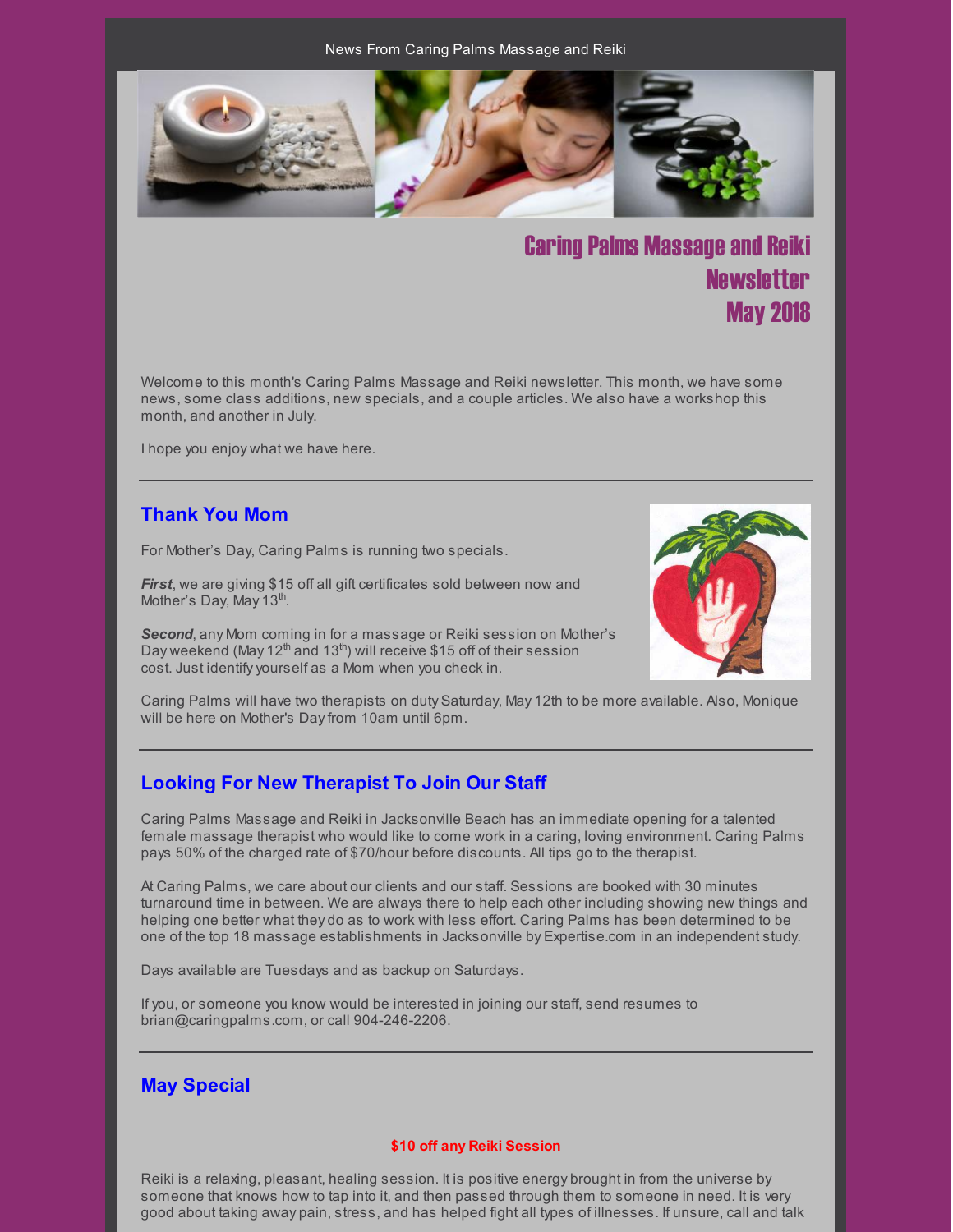with one of our Reiki masters.

Even if you can't receive massage because of sunburn, Reiki will still feel pleasant.

Receive a 1-hour Reiki session from any of our staff, and get \$10 off.

*This special can not be combined with the Mother's Day special.*

#### **Ascension Theory Workshop Ascension Theory: Working with Spirit Energies and Using Them in This Life Changing Your Outlook**

Saturday, May 19, 2018 Cost: \$25, Pay at the door, or register online **[HERE](https://www.universe.com/events/ascension-theory-surrounding-yourself-in-the-light-title-to-be-determined-tickets-Z40F28)**.

Join us at Caring Palms for a workshop in Ascension Theory and its Energies facilitated by Brian Dean.

There are many ascension theories. It is basically what we do when we pass from this life to the next. But the energies are always available to us, and can be used to enhance how we live in this life. The more we raise our energies and raise our vibration, the more we can rise above the troubles, the drama, the "noise", and then be in a position to help ourselves, and in turn help others. It enables us to see more clearlyso we don't get dragged into the darkness. It allows us to rise above and release our problems. This is the first in a series of bimonthly workshops that will help the participant to open to newer, higher vibrational energies, and then use these energies to keep themselves focused, centered, and calm. Eventually, the participant will be able to feel the energies around to understand people, problems, and give them the wherewithal to help if they want. Each workshop will be a standalone training with a meditation and an attunement/activation that will be individual to each person. You maycome to any of these or all of these as they will be self contained. All you have to do is show up!

We recommend that you bring a pillow to sit on, as space is limited.)

The cost for this workshop is \$25 and can be paid at the door or online.

**Please let us know if you will be coming so we can plan accordingly, and** *please come early* **if you are paying at the door, so we can start the class on time.**

*Next Ascension Theory Workshop: May 2018*

#### **New Inspirational Videos**

For a little while now, we have been creating videos on manytopics. Realizing that while we have wonderful articles on the website, people simply don't get around to reading them. We decided that we would make it easier for people to get this information by making videos.

Now, we are not simplyreading the already printed article. We are taking that information and presenting it in a live, off the top of the head presentation. The theme is the same, the words are different, and the point is still made. And some of these video articles are new and not taken from written articles.

Article topics include: Explaining Chakras, Shall We Dance?, Your Touch Tells What You Are About, What is Reiki?, and A Call to Lightworkers and Positive Thinkers. As of this writing, there are 11 articles available, with an introduction. We are recording new ones every other week or so.

You can get to these articles on the website from the link on the front page, under the Articles tab, then the Inspirational Video Articles, and **[HERE](http://caringpalms.com/video_introduction.html)**. We may be including them in the newsletter like we did this month's Perfect Imperfections. Let us know what you think. (Manythanks to Monique for being our videographer, director, coach, and first critic.) Click on the picture below to see the video on Youtube.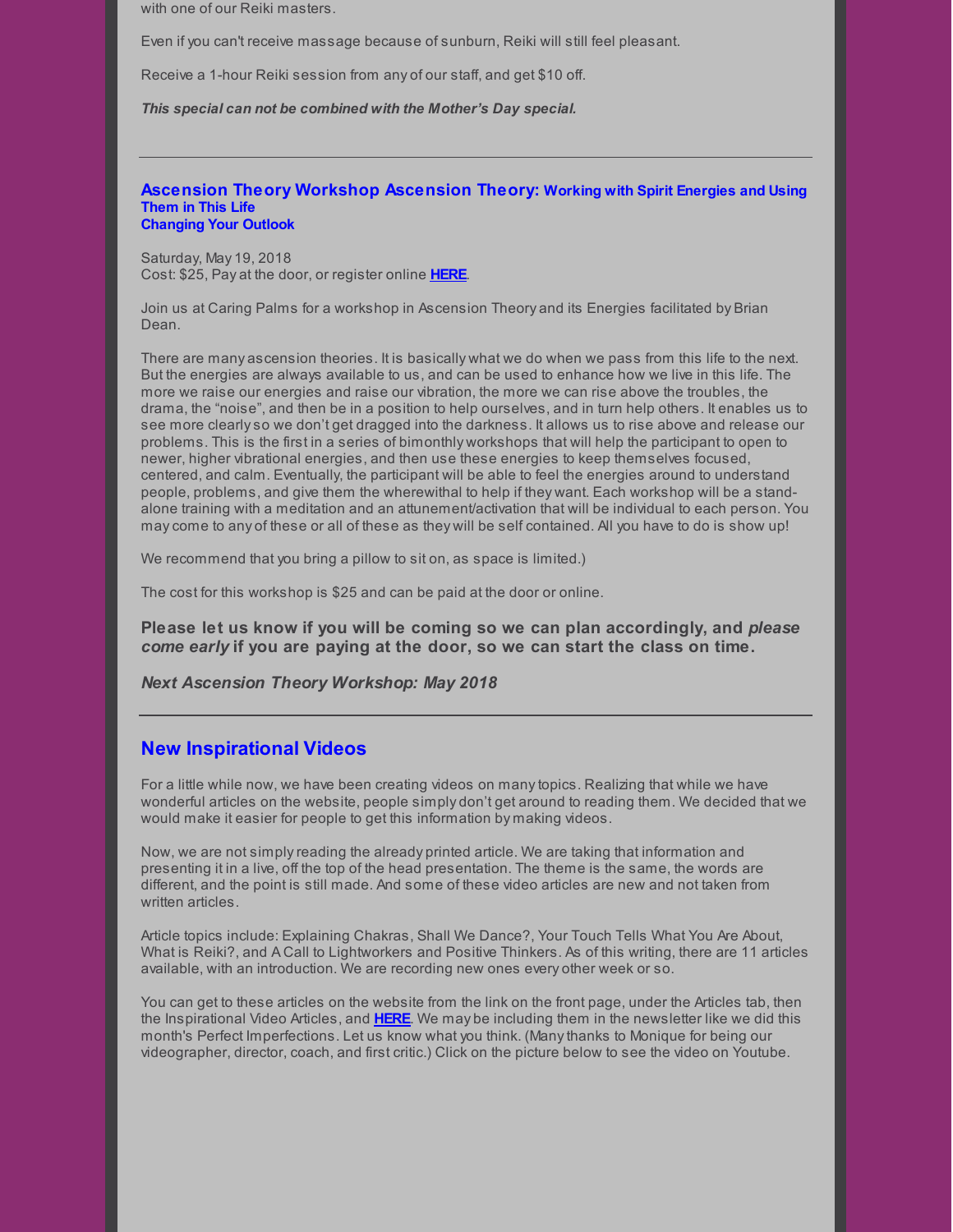

# **Group Past Life Regression**

Saturday, July 7, 2018 Cost: \$26, Pay at the door, or register online **[HERE](https://www.universe.com/events/group-past-life-regression-july-2018-tickets-J8W7VK)**.

Please join us at Caring Palms for a Group Past Life Regression event facilitated by Laura Bogen, Certified Hypnotherapist and QHHT Practitioner. Using simple, but effective visualization techniques, the first part will include experiencing one of your past lives that is most appropriate for you to see at this particular time in your life.

Did you witness the library of Alexandria burning? Did you help discover the New World? Perhaps you were a knight in medieval times? The possibilities are endless.

Then stay a bit longer for the second part, where you will be able to explore a distant future life. You may witness unforeseen technology, interesting concepts, and even otherworldly events and beings. After all, the future is what you make of it... All of this will be prepped by a short series of visualization exercises created to help develop your imagerykills, which can have many benefits. Some benefits include building your inner sight (also called clairvoyance), sparking creativity, reawakening your imagination, and more.

All you have to do is show up! (We recommend that you bring a pillow to sit on, as space is limited.)

The cost for this workshop is \$26 and can be paid at the door or online.

Call Caring Palms to reserve your spot. Check out Laura's website **[HERE](http://www.soultrekexperience.com/)**.

Please let us know if you will be coming so we can plan accordingly, and *please come early* if you are paying at the door, so we can start the class on time.

# **Last Group Past Life Regression had 21 people**

March's Group Past Life Regression had a whopping 21 people. While it was an awesome event (as it always is), we were definitely a little crowded. And while a few people were a little unhappy with the crowding, keep in mind that we don't know how many we will be attending these events, and there is no wayto tell ahead of time how many will be in attendance. Some that paid online never came. Most paid at the door. Since we want everyone that is interested to have the opportunity to experience these workshops, we will not be cutting off the attendance unless we are bulging out the doors. We simply ask everyone be patient with the situation as you enjoythe workshops.

#### **Advanced Body Mechanics Class Had Three People**

At the end of April, Brian taught his first Advanced Body Mechanics class in three years. And though the class was small, the information taught and learned was tremendous. The students learned so quickly that a lot of additional movements were shown. All in all it was a really good class.

We are looking to do more classes like this. The next ABM class scheduled is in September.

# **New Styles of T-Shirts Available**

Caring Palms has been again working with t-shirts, and we have **now added V-Neck shirts**. We are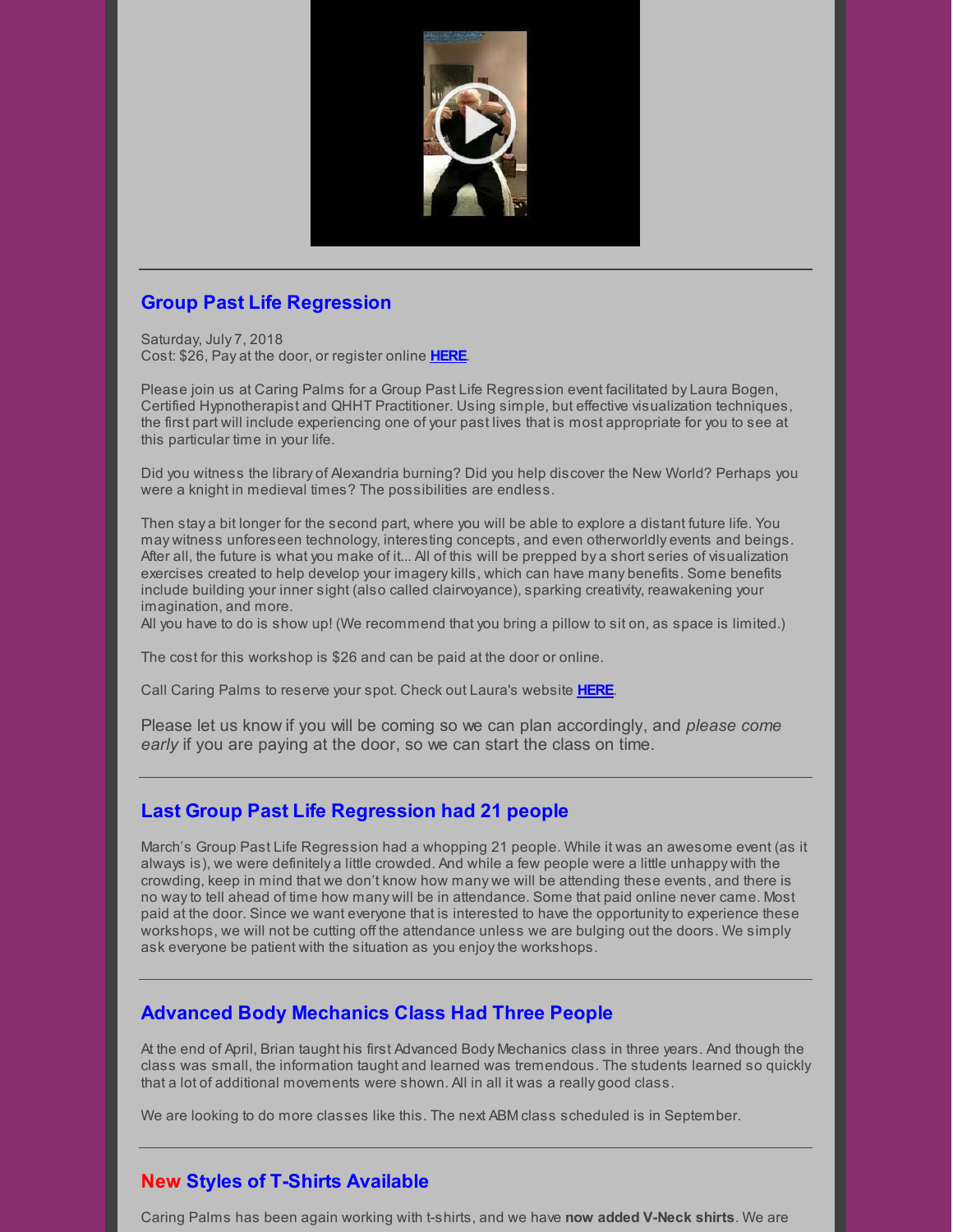also showing our shirts in both styles on the website in

#### **MANY COLORS**

When you order a shirt, you get to choose the color you want. Keep in mind the colors offered are ones that the designs will show up on, and it changes per design. And just to prove that, the pictures here are only a sample of the colors available.

To see all shirts we sell, go here **[here](http://www.caringpalms.com/tshirts.html)**.



#### **Leave a Review, Enter Our Drawing**

Leave a review and be entered in a drawing to win a free session. If you have enjoyed the services at Caring Palms, whether that be massage, Reiki, or classes, or something else, please leave a review on one of the review sites like Google, Facebook, or any of the many places that take reviews. Lately, it has been these reviews that have been bringing new clients into the studio, and all have been glad they found us.

Anyone leaving a review will be entered into the monthly drawing to win a free session (massage or Reiki). Reviewers made between the first and last day of each month will go into the drawing, and the winner will be pulled on the first of every month. Thank you all that have left reviews, and congratulations to the people who have already won free sessions (Lori, Charlene, Charlotte, Linda, Tien, Bryanna, Gina, Gail, Jena, Tina, Nichole, Melanie, Courtney, Matt, Shari, Jessica, Kelly, Cynthia, Sharon, Susan, Catherine, Joey).

**Note:** We are asking people not to post on Yelp unless you are a person that posts there regularly. Yelp has some qualifying software that looks at each review, and if you are a regular poster, your comment is deemed "Relevant", otherwise your comment is marked "Not Relevant". While Caring Palms has 15 5-star reviews on Yelp, onlythree of them are deemed "Relevant", and one has to go through another step to see the remaining 12.

#### **Unlimited Expansion by Monique Bailey**

"The essence of life is invincible, weightless and unlimited." Wayne Dyer

I have been reflecting on this thought for a few months and what it means to me. Massive changes for the psyche and development in general. We are bound to our thoughts. If we think there is a boundary then there is. If we think we are not allowed, then we are not. If we think we cannot then we can't…and so on. What if our thoughts support that we CAN DO in any and every aspect? When we are children we are told we can do anything we set our minds to. Why does that change as we become an adult? Why do we form to the boundaries of society? Whyis societyso influential?

We stop paying attention to our soul's voice and listen more to the static of this physical world. Last night I had to introduce myself and I found that my words said, "I was there to expand on my unlimmitedness." Whoa- Where did that come from?!? Me going to this group was definitely a nudge from the universe, I was able to practice having an open mind, and a new insight of myself was presented to me.

Gathering with like minds of positivity and well being helps balance the uncomfortableness of this physical world and allows you to remember a bigger purpose of why we are all here. It is important that we continue to grow a community of better-ness. We all need the support to understand how unlimited we all are, and even more so a network of united souls.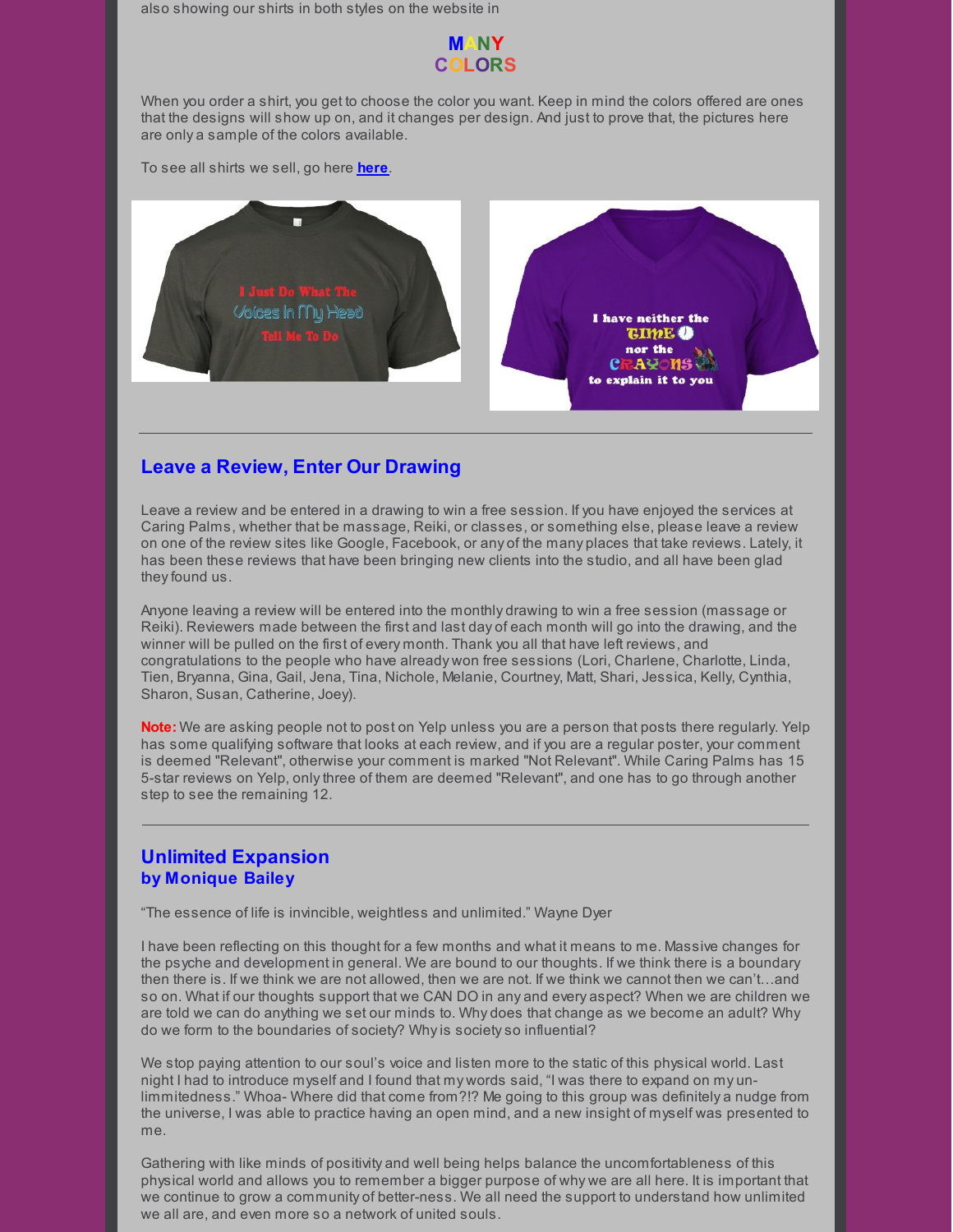As we support ourselves in this matter we continue to expand in our capabilities and create a domino effect of being who and what we really are.

### **Patience by Brian Dean**

We've been told that patience is a virtue. Actually, it's a pain in the backside, because nothing ever seems to happen when we want it, and we want it now. But that Is usuallythe case. (I want patience, and I want it now, dammit!)

Nothing happens overnight. Oh, sometimes it seems they do, but those things that look like they are happening immediatelytook time to develop. You see, an idea comes. It is looked at, improved (hopefully) and then brought to fruition. That process takes time. It is not instantaneous. It never is.

So, while we want things, and we want them in a relativelyshort period of time (like NOW), we have to wait for things to develop into their potential. And this is called having patience. But how do you develop patience? You do it by understanding how things work.

You know things need time to develop, and some things are long term desires that take more time than others to come to fruition, so instead of putting your energies into "I want", put them into other things. What you want goes to the back burner, but you are still putting energies into it. You still see it progressing. Meanwhile, you look at other things, things that can be brought about more quickly. You work them through. Then you go back and check on that one project that is taking more time. Maybe it is something that you can work on a little, maybe not.

Eventually, those desires come about. This is called the Law of Attraction, and I know I have mentioned it before. We have to breathe, slow down. Put energies into what we want, and know that they will come about. Focus on other more immediate things, but still keep that "other" thing alive.

This way, we are still moving, still making things happen. But we also develop patience to see the long view, and what it eventually brings to us. Or better put, what we bring to ourselves through love, energy, time, and patience.

#### **Guided Meditation CDs Now Available In-House and Online**

The first three guided meditations are now available. We have a small inventoryin-house). When these have been sold, we will replenish them (replenishment takes about 10 days). These meditations are also available online as CDs or MP3s and can be purchased through the **[Meditations](http://caringpalms.com/meditations.html) Page**. If you are looking for a safe meditative journeyto relax or work, come see us, or purchase one (or all three) online. Available meditations include, Finding Sanctuary, Working Through Past Experiences, and Visiting With Your Guides. We are hoping to have the other three available within a few months.

# **Reiki Share at Caring Palms**

Caring Palms has a Reiki share every month. A Share is where Reiki practitioners get together to work on each other. Group Reiki work is done where each person gets time on the table and worked on by several therapists at once. Any practitioner is invited no matter what lineage they have or practice level they are at. If you are a non-practitioner and have not experienced Reiki, you are also welcome.

Due to the holidays, the Reiki share has been cancelled until February, and we are changing nights from Wednesday to Tuesday.

**The next Reiki share is on Tuesday, May 1st from 7pm to 9pm.**

Please let us know if you will be coming.

#### **Reiki Class Schedule**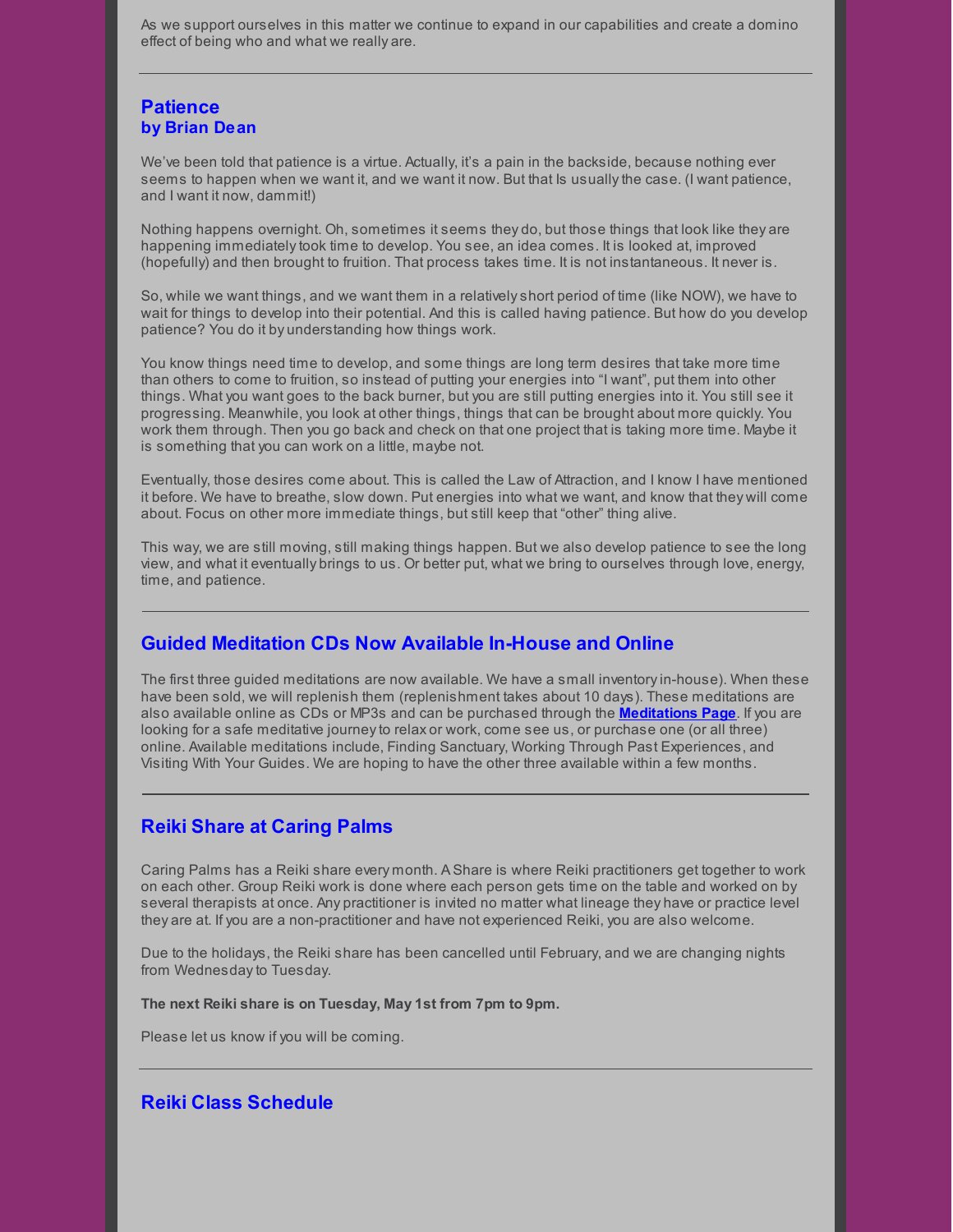

The following is a list of currentlyscheduled Reiki Classes. Each class (unless otherwise marked) currently has a status of 'Scheduled'. This means that a date has been set, but no one has signed up for it yet. Once a deposit has been received for a class, the status will be 'Confirmed'. Anyclass marked as 'Closed' has filled up. (Note: In some cases, one may be able to enter a class marked 'Closed' with permission of the instructor.)

Reiki 1

- May 12 (Saturday) 10am 5pm **Confirmed**
- June 9 (Saturday) 10am 5pm
- July 14 (Saturday) 10am 5pm
- August 11 (Saturday) 10am 5pm
- September 8 (Saturday) 10am 5pm
- October 13 (Saturday) 10am 5pm
- November 10 (Saturday) 10am 5pm

#### Reiki 2

- May 26 (Saturday), 10am 5pm **Confirmed**
- July 23 (Saturday) 10am 5pm
- October 27 (Saturday) 10am 5pm

#### Reiki 3

- June 16 (Saturday) 10am 5pm
- August 25 (Saturday) 10am 5pm
- November 17 (Saturday) 10am 5pm

All classes are open to anyone wanting to learn this unique method of hands-on healing. The cost for each class is \$125 no matter what level of Reiki the class is for. A \$50 deposit is required a minimum of seven (7) days prior to the class date (or permission of the instructor) to reserve a space in the class. Classes with no deposits received bythe cut off date will be canceled. All class statuses may be viewed under Reiki, Reiki Class Information, and Class Schedule. You can also sign up for classes there. (Check the website for the location.)

**Each Reiki class is NCBTMB and Florida Board of Massage Approved for six (6) Continuing Education Hours (CEUs)**

# **Advanced Body Mechanics and Techniques**

The following is a list of currentlyscheduled classes. This class is a two-dayclass worth 12 CE hours for massage therapists. Each class (unless otherwise marked) currently has a status of 'Scheduled'. This means that a date has been set, but no one has signed up for it yet. Once a deposit has been received for a class, the status will be 'Confirmed'. The schedule is as follows:

• September 7 (Saturday) 9am - 5pm, and September 8 (Sunday), 10am - 4pm

All classes are scheduled to be held at the Caring Palms Studio. Should the location change, that change will be on the website and students notified.

Maximize your results with less effort. Utilize the science of martial arts and applyit to massage. Advanced Body Mechanics and Techniques for Massage Therapists, is designed to reconnect the massage therapist with proper body mechanics and techniques while putting a new twist on things and showing how to get more pressure with little effort. While it does go over some basics, it takes body mechanics to a new level where every move involves the use of the therapist's entire bodyso they can work without hurting themselves. The class being part lecture, part hands-on practice takes positions, centering, and the proper use of bodystrength from Japanese martial arts and applies them to the art of massage therapy. It also shows how to focus one's energies to increase their strength with simple exercises meant to teach the student how to 'think' beyond where they are working so theycan get deeper into the client and to channel their energies to the point of thought. The student will learn how to focus their energies and use their bodyto do deep work and not get hurt. This class will help anyone to work deeply with less effort no matter if one is 90 pounds or 250 pounds. This class is for both the seasoned therapist and the new therapist. It will show moves everyone does, but in a new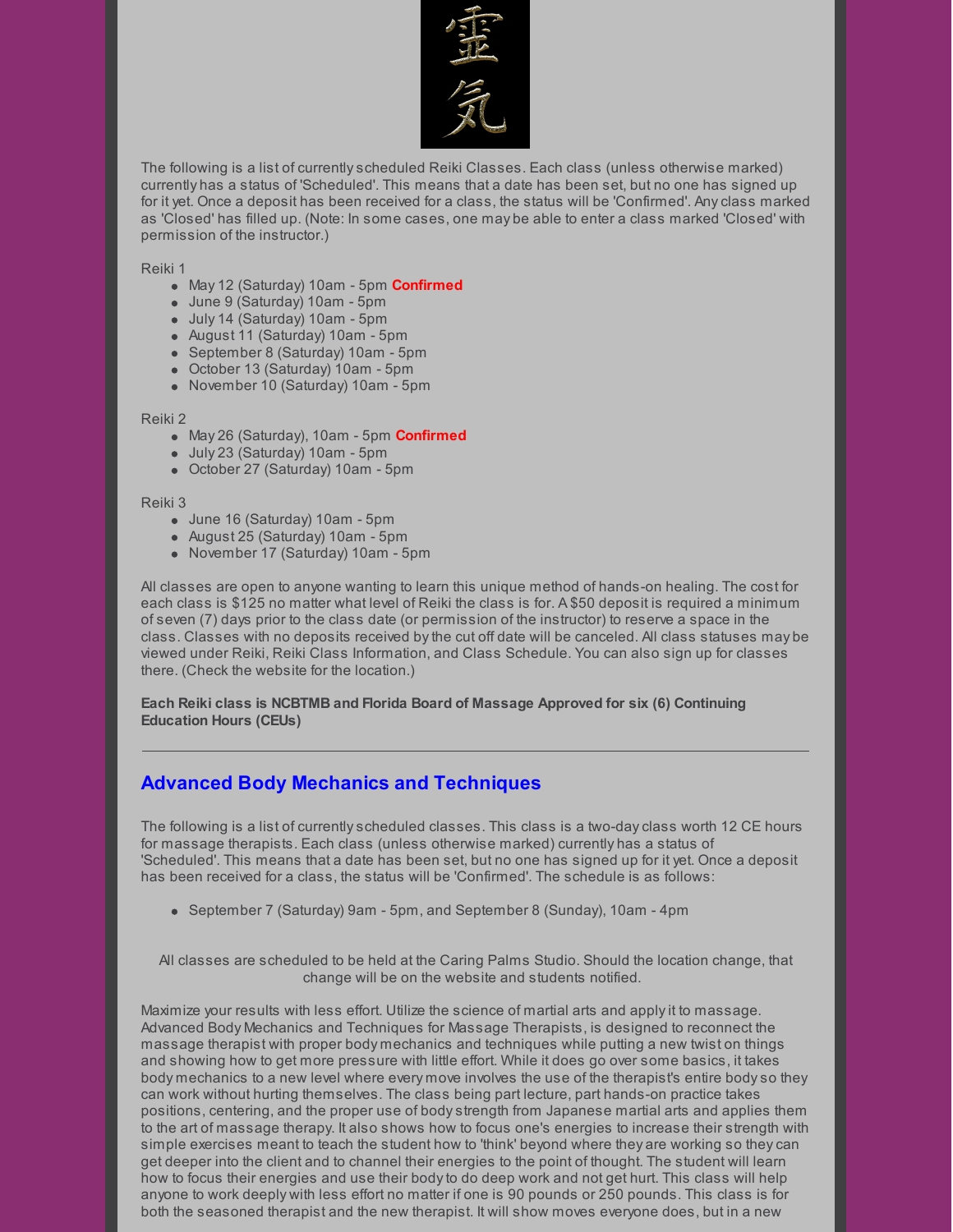light as well as moves many people may not have seen before. The idea is not to dictate how to practice, but to show better body mechanics which the therapist can adapt to what they do. This is true whether they adapt all of it or just part of it.

#### **NCBTMB and Florida Board of Massage Approved for twelve (12) Continuing Education Hours (CEUs)**

#### **Class Cost: \$300**

This class is for licensed massage therapists or anyone that regularly uses massage in their practice. For those looking to learn basic massage for relaxation for their partner or friends, see the website on the Massage For Couples classes.

To sign up for classes, go to the website and select Continuing Education, Advanced Body Mechanics and Techniques, and Class Schedule to see additions and changes or to sign up.

### **Caring Palms Hosts Mediumship Classes**

Every month, Caring Palms is host a mediumship class taught by Marilyn Jenquin of the International Foundation for Spiritual Knowledge. In this class, Marilyn teaches the British style of mediumship (this is similar to the style used byJohn Edward). Each class contains a lecture, a meditation, and class exercises. This is for all ranges of students from the beginner, to the long time student.

Mediumship is a method of communicating with people who are no longer in their physical body, but in the spirit world. The class teaches students to do evidential readings as exercises so they get comfortable developing a relationship with those in spirit. This class is for anyone wanting to work with spirit whether theyintend to become professional mediums or simplyto use it in their everydaylives.

Classes are usuallyscheduled the fourth Thursday of each month from 1pm to 3:30pm at the Caring Palms studio. For more information, go to the **IFSK [Website](http://www.ifsk.org/)** where you can learn more about this, check class schedules and locations, and get contact information.

### **Modality of the Month Hot Stone Massage**

Hot Stone massage is a unique style where heated rocks are moved over the body allowing the heat to sink into the muscles. Although deep work is not usually done with Hot Stone, the heat penetrates to make the muscles relax and feel better.

There are several types of Hot Stone massage and like other massage styles, these change with each therapist that does the work. Probablythe most known style is called La Stone which was based on the types of massage done by native American Indians. They used hot and cold stones to create a relaxing experience. Marie Hannigan took this information and created La Stone from it as she was hurting her hands doing a lot of deep tissue work. With the stone, it gave her a tool to go deeply with while the heat penetrated and softened the muscles.

#### [Read](http://caringpalms.com/article_hotstone.html) more



**Hot Stone [Massage](https://www.youtube.com/watch?v=r-yy3iT28F4)** (Click on picture or description to see video)